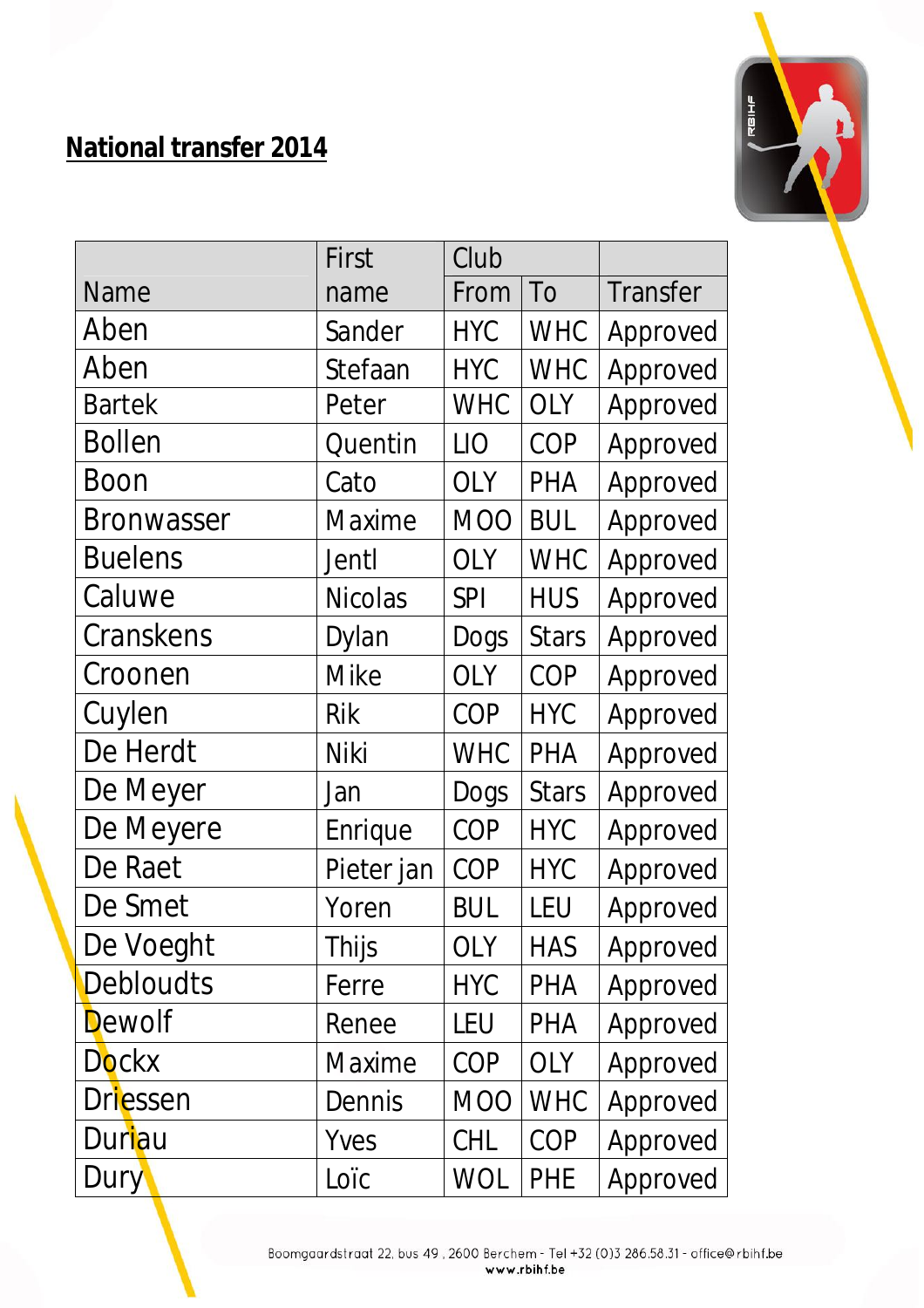| Flamend         | Cedric        | <b>GRZ</b>      | <b>BUL</b>       | Approved |
|-----------------|---------------|-----------------|------------------|----------|
| Geyskens        | Steven        | <b>WHC</b>      | <b>MOO</b>       | Approved |
| <b>Hemeijks</b> | Kevin         | <b>CHL</b>      | LEU              | Approved |
| <b>Henckens</b> | Tuur          | <b>MOO</b>      | <b>BUL</b>       | Approved |
| Hennen          | <b>Isabel</b> | COP             | LEU              | Approved |
| <b>Hrdlicka</b> | <b>Martin</b> | <b>PHA</b>      | LEU              | Approved |
| Jennen          | Yves          | <b>OLY</b>      | COP              | Approved |
| Jennen          | luka          | <b>OLY</b>      | COP              | Approved |
| Jongen          | Michael       | LI <sub>O</sub> | COP              | Approved |
| Kara            | Michael       | <b>BUL</b>      | LEU              | Approved |
| Kieltyka        | Fabio         | <b>HAS</b>      | <b>BUL</b>       | Approved |
| Laeremans       | Arne          | <b>HAS</b>      | LEU              | Approved |
| Laeremans       | Kenji         | <b>HYC</b>      | <b>WHC</b>       | Approved |
| Laermans        | <b>Bart</b>   | <b>COP</b>      | <b>OLY</b>       | Approved |
| Lemineur        | Sebastien     | <b>CHL</b>      | <b>CHA</b>       | Approved |
| lens            | Xander        | <b>OLY</b>      | <b>HAS</b>       | Approved |
| <b>Maurien</b>  | Wouter        | COP             | <b>OLY</b>       | Approved |
| <b>Mike</b>     | Jansen        | <b>HYC</b>      | PHA              | Approved |
| <b>Nuyts</b>    | <b>Bjorn</b>  | <b>WHC</b>      | <b>MOO</b>       | Approved |
| Ozturk          | Yenay         | COP             | <b>WHC</b>       | Approved |
| Peeters         | Tom           | <b>WHC</b>      | M <sub>O</sub> O | Approved |
| Peeters         | Tebbe         | <b>HYC</b>      | <b>WHC</b>       | Approved |
| Pellegrims      | <b>Maxime</b> | LEU             | <b>HYC</b>       | Pending  |
| Pouckens        | lan           | <b>HAS</b>      | <b>WHC</b>       | Approved |
| Pouckens        | Koen          | <b>HAS</b>      | <b>WHC</b>       | Approved |
| Pouckens        | <b>Brecht</b> | <b>HAS</b>      | <b>WHC</b>       | Approved |
| Pupinin         | <b>Nick</b>   | <b>HAS</b>      | <b>WHC</b>       | Approved |
| Pyl             | Mona          | <b>COP</b>      | <b>HYC</b>       | Approved |
| Pyl             | Mauro         | COP             | <b>HYC</b>       | Approved |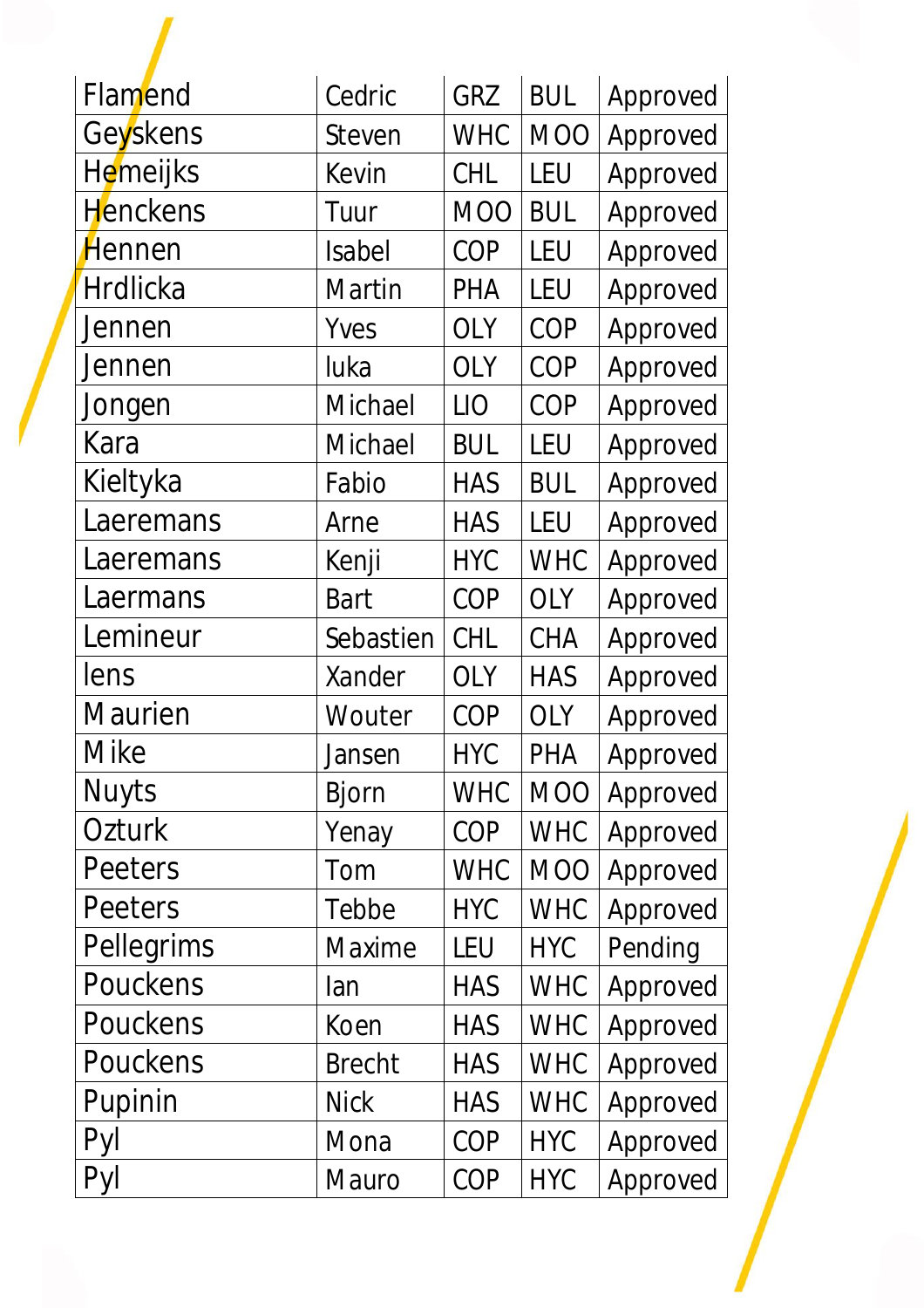| Quesnel           | Ben           | <b>HAS</b> | <b>OLY</b>   | Approved |
|-------------------|---------------|------------|--------------|----------|
| Roels van         |               |            |              |          |
| Kerkvoorde        | Lionel        | Dogs       | <b>Stars</b> | Approved |
| <b>Schoofs</b>    | <b>Mario</b>  | LEU        | <b>HAS</b>   | Approved |
| <b>Schoofs</b>    | Chloe         | <b>LEU</b> | <b>HAS</b>   | Approved |
| <b>Schoofs</b>    | Nigel         | <b>LEU</b> | <b>HAS</b>   | Approved |
| Schoofs           | Robin         | <b>LEU</b> | <b>HAS</b>   | Approved |
| Soetaerts         | Karen         | <b>LIO</b> | LEU          | Approved |
| <b>Stocker</b>    | Wade          | <b>CHA</b> | LIO          | Approved |
| <b>Stroobants</b> | Seppe         | <b>OLY</b> | <b>HAS</b>   | Approved |
| Szabo             | Lukas         | <b>PHA</b> | LEU          | Approved |
| <b>Tescher</b>    | Iggy          | <b>MOO</b> | <b>BUL</b>   | Approved |
| <b>Tescher</b>    | Mika          | <b>MOO</b> | <b>BUL</b>   | Approved |
| Vaerenwyck        | Yarne         | <b>PHA</b> | <b>WHC</b>   | Approved |
| Van Brakel        | Maxime        | <b>CHL</b> | <b>CHA</b>   | Approved |
| Van Egdom         | Michael       | LEU        | <b>WHC</b>   | Approved |
| Van Hecke         | Dalyan        | COP        | <b>WHC</b>   | Approved |
| Van Loo           | Sander        | <b>MOO</b> | <b>BUL</b>   | Approved |
| Van Reijden       | Vince         | <b>PHA</b> | <b>WHC</b>   | Approved |
| Van Twembeke      | Robbe         | <b>OLY</b> | COP          | Approved |
| Vandenbergh       | Werner        | <b>PSY</b> | LEU          | Approved |
| Vandevandel       | Serge         | CHL        | <b>CHA</b>   | Approved |
| <b>Vekemans</b>   | Thomas        | <b>WHC</b> | <b>HYC</b>   | Approved |
| Vermeulen         | <b>Alfons</b> | <b>OLY</b> | <b>HYC</b>   | Approved |
| Vermeulen         | Casimir       | <b>PHA</b> | <b>WHC</b>   | Approved |
| Vervloesem        | <b>Brent</b>  | <b>OLY</b> | <b>HYC</b>   | Approved |
| Vervoort          | Ignace        | <b>HYC</b> | <b>WHC</b>   | Approved |
| <b>Vleugels</b>   | Lowie         | <b>HYC</b> | <b>WHC</b>   | Approved |
| Vos               | Tim           | <b>OLY</b> | <b>PHA</b>   | Approved |
| Vrints            | Koen          | <b>HAS</b> | <b>PHA</b>   | Approved |